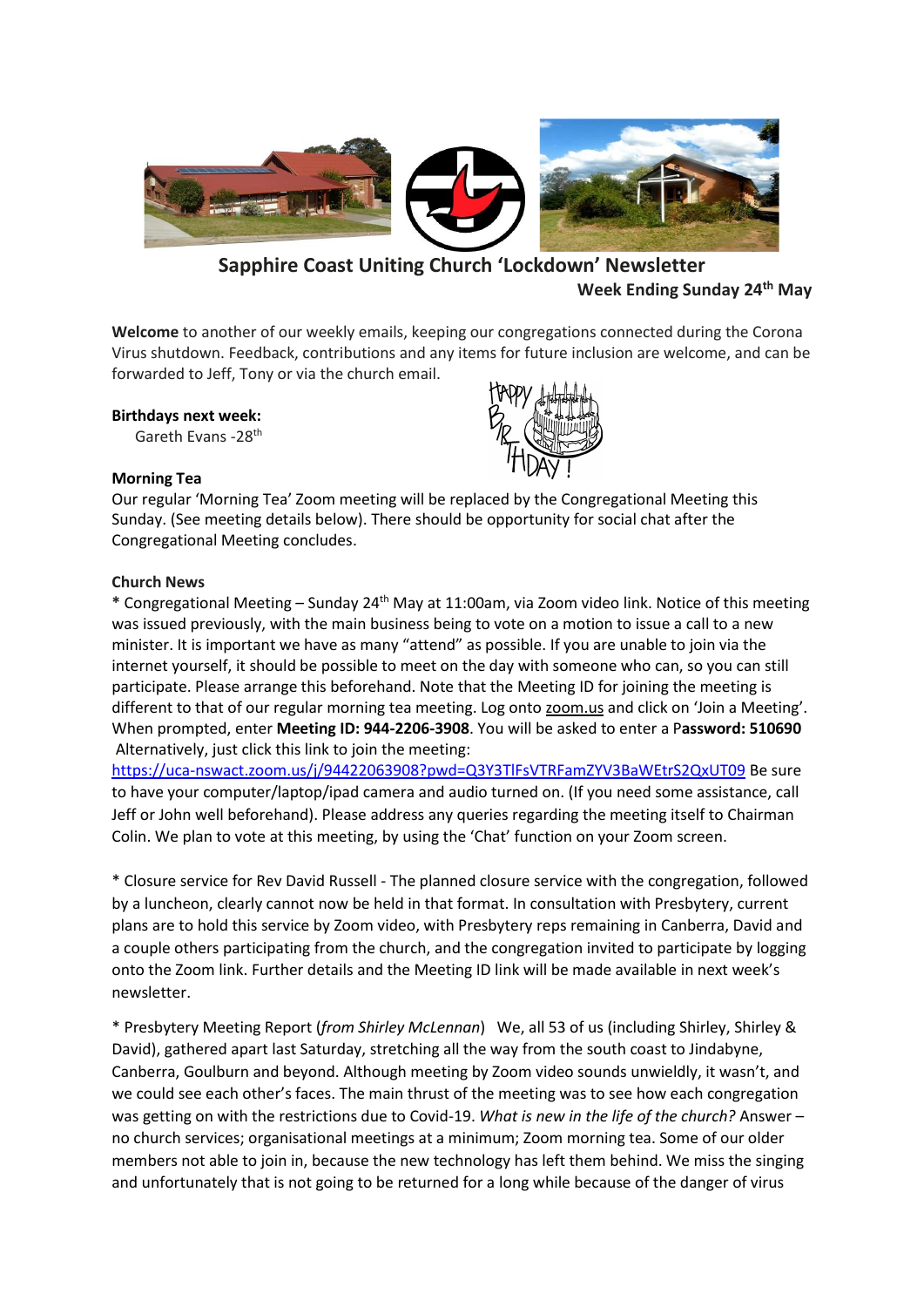droplets. *What have we dropped or ceased doing that doesn't need to be revived after the restrictions end?* There were mixed opinions regarding hand shaking, holding hands and kissing. *How might Presbytery staff support us at this time?* I requested insurance costs be subsidised, especially while our Op Shop is closed, as we rely heavily on the shop income. It was reported that the Greenhills Accommodation and Convention Centre in Canberra has been closed since the time of the fires. This facility normally is able to provide a lot of financial support to Presbytery.

\* The next Church Council meeting will now be held at 2.00pm on **Thursday 4 th June**. At this stage the meeting will be held by Zoom video, unless restrictions on indoor gathering are changed in the interim, with further details to follow. A Zoom invitation will be sent to regular attendees closer to the time.

\* The UnitingCare Merimbula board meets 3-4 times a year, with the role of overseeing the administration of our local Community Visitors Scheme (CVS) and supporting Greg Wollaston in his role as co-ordinator. At the moment we have a vacancy on the board. If you are looking for a small volunteer role where you can make a contribution to your local community, please call secretary Shirley Bazley on 64959231. The UnitingCare Merimbula/CVS Board have deferred their next meeting, until such time as will allow an indoor face to face meeting.



# **National Volunteer Week 18-24 May Changing communities. Changing lives.**

A big thank you to all those volunteers within our ranks, giving of their time to enhance the lives of others. We think particularly of all the Op Shop volunteers, all our CVS volunteers, and all those working behind the scenes for the church. You do make a real difference!

# **Elders**

Thank you to our Elders, who continue to be the main point of contact for our congregation. While most of the congregation have been able to receive our weekly newsletters by email, there are a number who do not have internet access, and rely on others keep them informed. Similarly, while a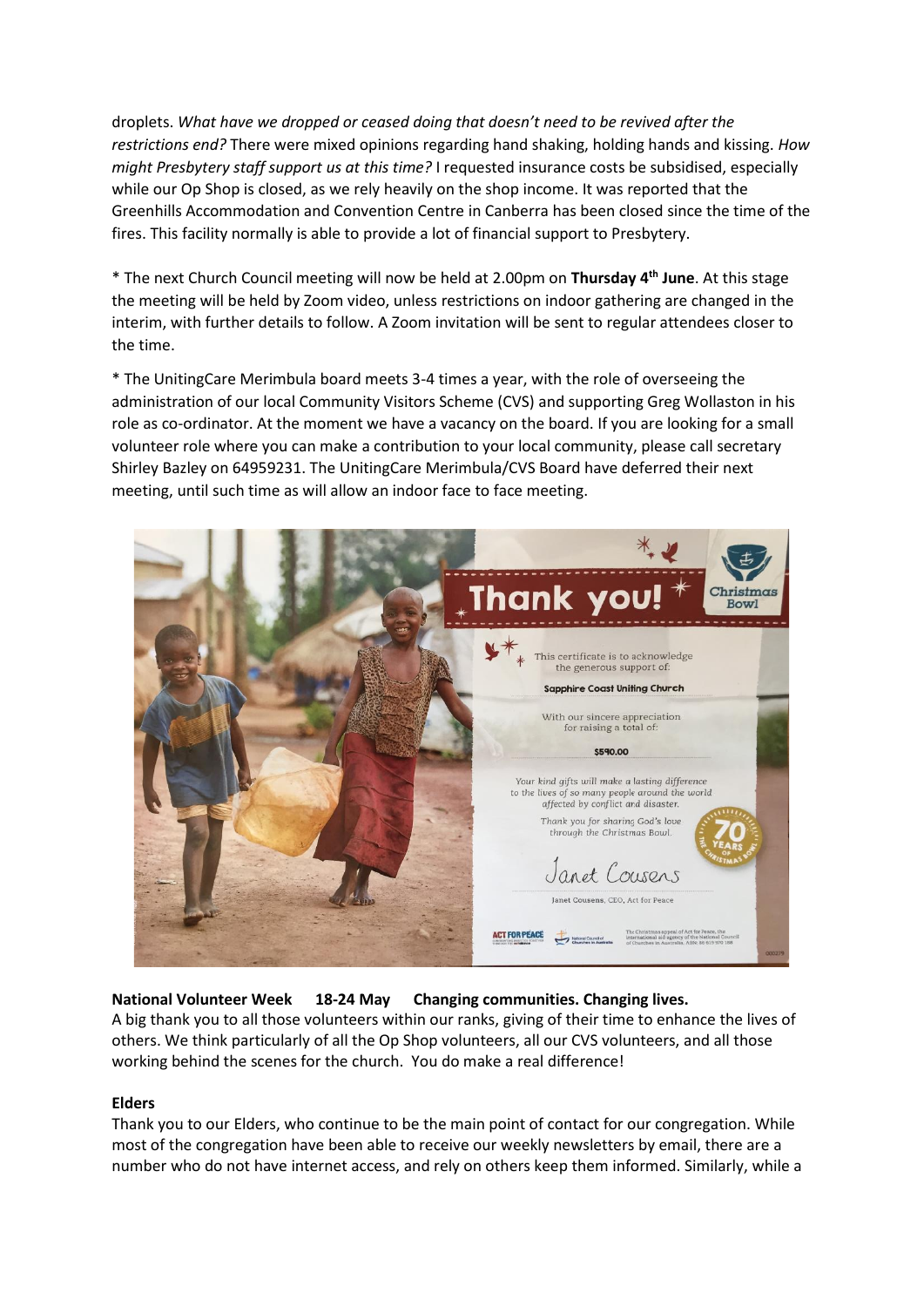group of the congregation have been able to keep in touch with weekly Zoom video 'Morning Tea' calls, the majority are not in this situation. Please continue to be mindful of those who may be missing out on theses contacts. A weekly Elder's call, or simply dropping in a copy of the newsletter, can make a big difference.

### **Op Shop**

While our Op Shop remains closed, not all activity has ceased. Easing of restrictions means we can now meet as a group of more than two people outdoors, so we took the opportunity to pack a load of surplus clothing for shipment to Africa, via our partners at *One Ten Enterprises*. Our small group of volunteers packed 50, 15 kg bags, (that's 750kg of clothing!) on Wednesday morning, to be shipped to the needy in Mozambique. The Op Shop receives a small payment for each bag, we keep all these surplus goods out of landfill, and we have freed up some storage space in our shed.



#### **Your Weekly Offerings**

While our church services are on hold, and we can't meet in person, our regular expenses still need to be paid. In addition to the drop in offerings, we are without our hall rental income and the Op Shop remains closed for the foreseeable future. While we have received some assistance from the Federal Stimulus Package and the JobKeeper subsidy, we rely on your weekly offerings to help meet our ongoing expenses. The Church Council encourage the congregation to use direct debit (Giving Direct) if possible, as your mode of regular financial giving; if you would like to set up Giving Direct, please contact treasurer Jeff for details.

We understand that not everyone can do this, and for those of you who normally prefer to make your offerings on the plate, could you continue to put your weekly offerings aside in an envelope, that then can be placed in the collection when normal activities eventually resume.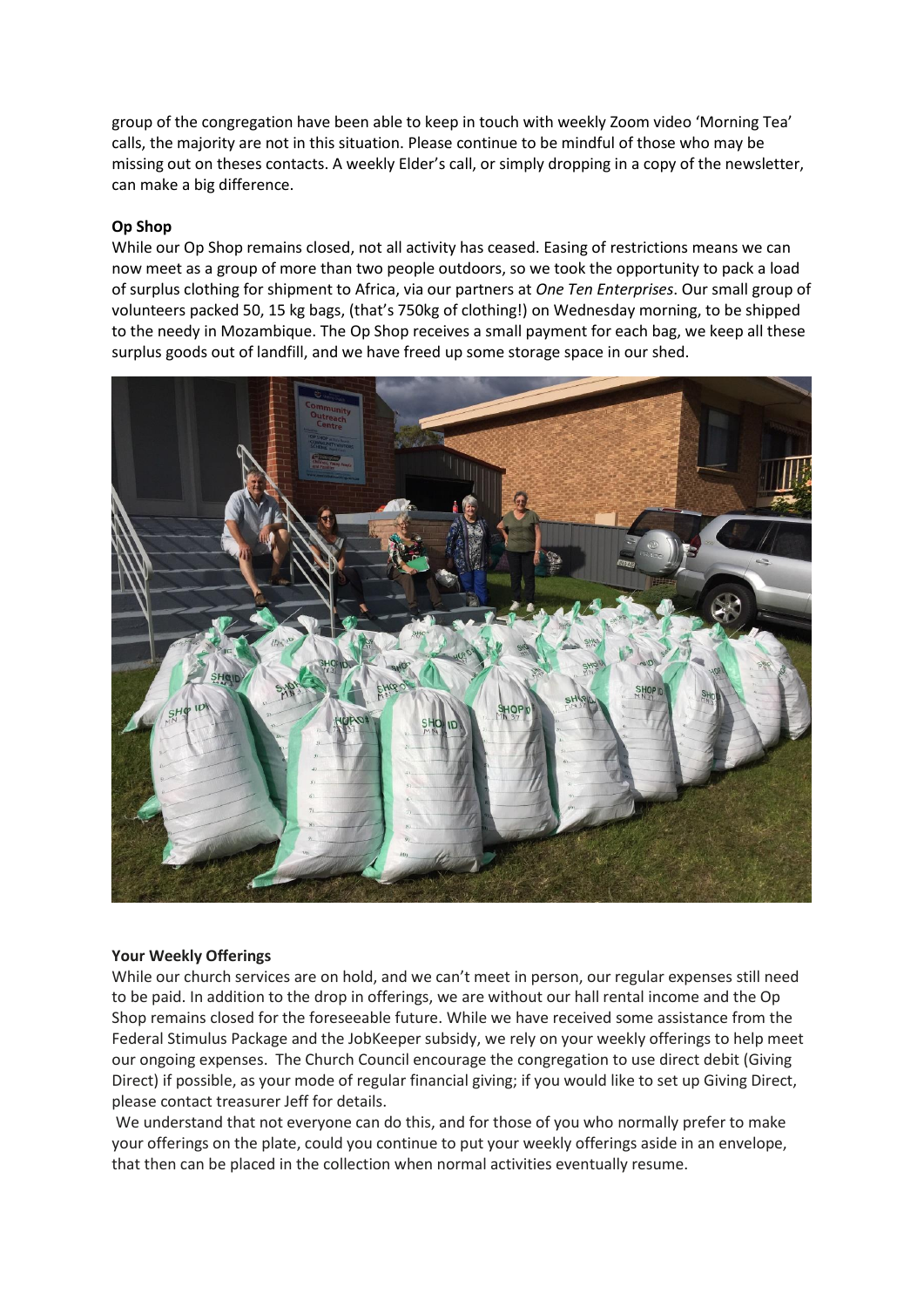# **COVID-19 SYNOD GUIDANCE NOTE 10 - 19 May 2020**

With state and territory governments relaxing COVID-19 restrictions, the following guidance addresses the use of church property for services of worship, small groups (Bible Study, prayer gathering, meeting) and public hire. This note is provided for use by all church entities.

With the safety and well-being of our community in mind, Presbytery and Synod leaders agreed on 11 May 2020 that Uniting Churches should not open for public worship or meet face to face in church buildings.

It is anticipated that the effects of COVID-19 will continue to impact our lives for the foreseeable future. In the coming months we will need to make difficult choices between conflicting priorities. We must avoid framing our situation in terms of a false choice between reviving the economy — or our churches — and saving lives. Our commitment to supporting the safety and well-being of people must remain our priority. If we don't continue our efforts to contain the virus, a new wave of infections and deaths could well cause further pain.

All that has been gained in this time of isolation could be quickly lost. Reopening our buildings and gatherings prematurely, even with the practice of social distancing and careful hygiene, could unfairly force the choice between personal health and the desire to re-join the beloved congregation.

Presbytery and Synod resolved that:

Churches should not yet be holding any services of worship in the buildings where Sunday worship regularly occurs. This is in accord with the latest Information Update provided strongly recommending no gatherings in person on church property. a Online worship services and the distribution (by email or Australia Post) of worship resources should continue for the foreseeable future. I Where services of worship are recorded, it is preferable to do the recording from the home, or outdoors, although it is possible to use the church building if all the required social distancing and disinfecting protocols are carefully followed and the numbers permitted on the church property are in accord with current safety protocols. Bible studies, small groups, meetings, and other church-related groups, regardless of size, should continue to meet online and not face to face. **I** Funerals and Weddings may continue to be held, with strict adherence to the current Government advice. **I Service ministries (food banks, emergency services, and similar services) may** continue to operate, providing that they are strictly adhering to safety protocols and only addressing essential needs of the clients who present<sup>[2]</sup> Church Councils and leadership teams should continue to meet online. **I** Hall hire (such as music lessons, yoga classes etc) should be avoided, apart from serving vulnerable group or providing essential services.

We know that various factors increase the likelihood of in-air transmission. These have all shaped the stance taken:

**Z Singing together as a group, or Congregation is high risk as the aerosols carry infection. Z Multiple** people touching an object can carry infection. The virus can quickly spread through people touching the same item and then touching their own mouth, nose, or a cut in their skin. **If** Multiple people in same room regardless of proximity increases the risks. **II Close proximity to other people also** increases the risk of transmission.  $\mathbb D$  Of particular significance is the fact that each person meeting face to face carries risk of infection from all contact made in the preceding two weeks.